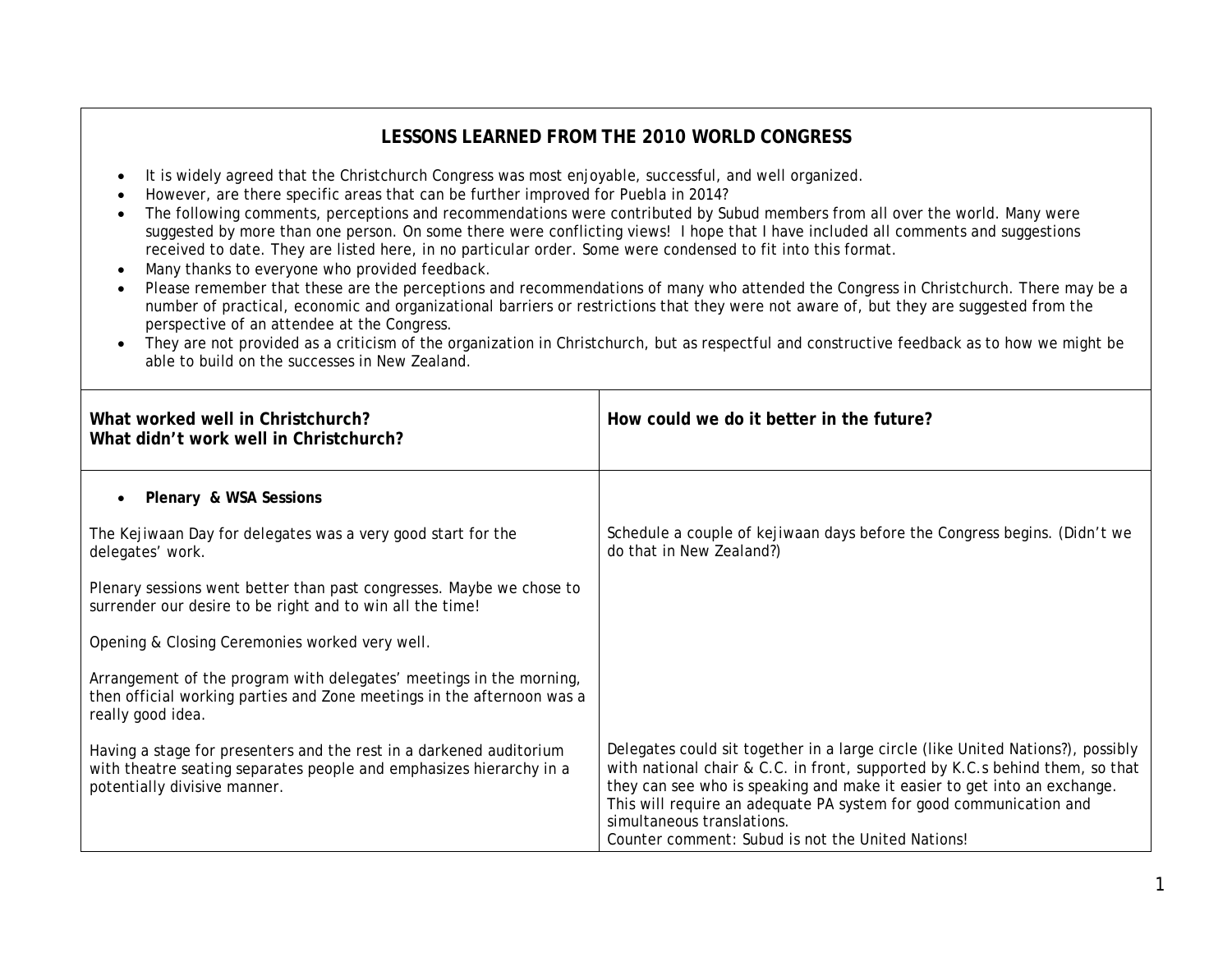| Garrett Thomson did a good job in keeping the Business Congress<br>running and facilitating the overall flow of dialogue, although opening<br>part of agenda was a bit slow and confusing.                                                              |                                                                                                                                                                                                                                                                                                                                                         |
|---------------------------------------------------------------------------------------------------------------------------------------------------------------------------------------------------------------------------------------------------------|---------------------------------------------------------------------------------------------------------------------------------------------------------------------------------------------------------------------------------------------------------------------------------------------------------------------------------------------------------|
| Preparations before Congress were good, allowing many delegates to<br>come well prepared. After the first two days, most delegates became<br>quite familiar with the procedure.                                                                         |                                                                                                                                                                                                                                                                                                                                                         |
| Some delegates did not understand or fulfill their commitments during<br>the plenary sessions.                                                                                                                                                          | Delegates could arrive a day early and meet together, perhaps have an ice-<br>breaker social event and a business meeting to identify delegates, go over<br>procedures, discuss how voting will be handled and other logistics. (eg. The<br>Anglo-American way of proposing and seconding is not common in Germany<br>- and quite irritating at first!) |
|                                                                                                                                                                                                                                                         | Endeavour to better explain the responsibilities of the delegates prior to, at<br>the beginning of, and during the Congress.                                                                                                                                                                                                                            |
|                                                                                                                                                                                                                                                         | Provide delegate's agenda 6 to 12 months in advance of the Congress, to<br>allow time for better preparation in the individual counties and at the zonal<br>level.                                                                                                                                                                                      |
| Accept the reality that some delegates do not come well prepared. In<br>countries where the organization is not so strong and members do not<br>have much international experience, it is very difficult to discuss<br>topics and come to a conclusion. | Therefore, we need to have more time to explain and discuss before it<br>comes to voting. This is difficult to organize, but necessary to include<br>everyone in the decision-making.                                                                                                                                                                   |
| My impression was that there was not much interaction between the<br>country groups.                                                                                                                                                                    |                                                                                                                                                                                                                                                                                                                                                         |
| Some delegates felt overwhelmed by the business meetings. Meetings<br>were reported as marathon, heavy, too stressful, hard to understand &<br>assimilate, too structured/formal, with too much urgency to get<br>everything done.                      | Allow delegates more free time, kejiwaan time, time to connect with Wing<br>presentations etc. during the business part of Congress. Business in the<br>morning, relaxation, leisure and fun in the afternoon.                                                                                                                                          |
|                                                                                                                                                                                                                                                         | Take more care of the "essence?                                                                                                                                                                                                                                                                                                                         |
|                                                                                                                                                                                                                                                         | Remove the need for delegates and allow all people to participate in<br>whatever they wish. Although everything in Subud might be about<br>something else, delegate meetings arguably produce nothing tangible of<br>value.                                                                                                                             |
| Delegates were not clearly identified at the plenary sessions.                                                                                                                                                                                          | Identify each delegation with their flag, name of their country and formal                                                                                                                                                                                                                                                                              |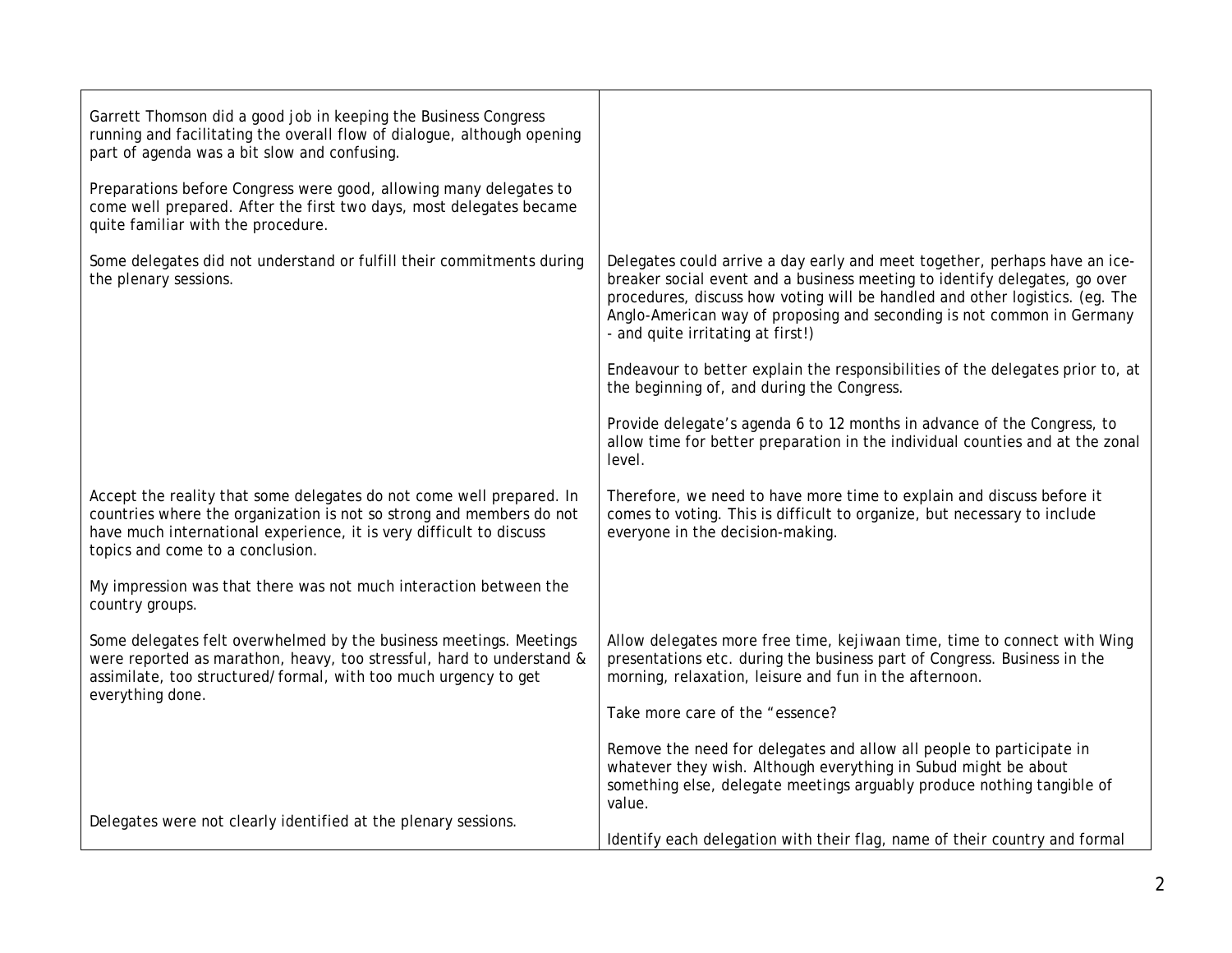| Votes were not clearly counted.                                                                                                                                                                                                                       | voting card (with country's name on it). Include delegate's function on their<br>nametags to make contact with other delegates easier.                                                                                                                                                           |
|-------------------------------------------------------------------------------------------------------------------------------------------------------------------------------------------------------------------------------------------------------|--------------------------------------------------------------------------------------------------------------------------------------------------------------------------------------------------------------------------------------------------------------------------------------------------|
|                                                                                                                                                                                                                                                       | Have someone who is responsible for clearly supporting/assisting the main<br>Chair/Facilitator with the voting process.                                                                                                                                                                          |
| For the most part, Garrett and Osanna allowed plenty of time for<br>discussion to continue from the floor until countries were sufficiently<br>satisfied to allow the majority to carry the motion. Consensus and<br>harmony appeared to be achieved. | Better explanation to the delegates of what consensus means and the voting<br>process to be used for resolutions and the selection of officers - particularly<br>for non-English speaking delegates.                                                                                             |
| Some of the formal proposals that had been thoroughly prepared and                                                                                                                                                                                    | Allow more time for questions, concerns, disagreements, clarification about<br>the voting process and delegations to discuss the proposals before voting,<br>especially for those whose mother tongue is not English.                                                                            |
| submitted by National Committees and Boards prior to the Congress<br>were almost lost, due to the presentation of newly introduced<br>proposals from the Working Parties, some of which were not well<br>thought out.                                 | Newly introduced proposals should be second on the agenda, not first.                                                                                                                                                                                                                            |
| It was good that most international officers were appointed in the first<br>half of the Congress, so that there was time to hand over the business<br>and learn from their predecessors.                                                              |                                                                                                                                                                                                                                                                                                  |
| Appointment of officers was sometimes unclear.                                                                                                                                                                                                        | Better explanation of the importance and responsibilities of each role.<br>Better explanation of the selection process to be followed.<br>Clarification as to the role of the International Helpers in the process.<br>Be open to some flexibility/changes, as suggested by previous experience. |
| Some confusion/rush at end with recommendations from Working<br>Parties.                                                                                                                                                                              | Improved closure/structure. Clarify "end product" and "what happens<br>now?"                                                                                                                                                                                                                     |
| Some official reporting was boring!                                                                                                                                                                                                                   | Focus on celebrating what has been achieved. Use video, interactive                                                                                                                                                                                                                              |
| Very little in Subud media on the accomplishments of the past<br>WSA/ISC.                                                                                                                                                                             | presentations etc.<br>Suggest clear, concise reporting on "directives" given at Innsbruck (previous                                                                                                                                                                                              |
| Overall Garrett did a good job facilitating the Plenary Sessions.                                                                                                                                                                                     | World Congress), compared with accomplishments to date.                                                                                                                                                                                                                                          |
| However weigh the benefits versus conflict/stress when Congress Chair<br>is also WSA Executive Chair.                                                                                                                                                 | Appoint a specific Congress Chair (+ support team) for Plenary Sessions - not<br>WSA or WSA Executive Chair. He or she could start working with the WSA<br>Executive prior to the Congress.                                                                                                      |
| Some delegates had never heard of Committee Councillors! More                                                                                                                                                                                         |                                                                                                                                                                                                                                                                                                  |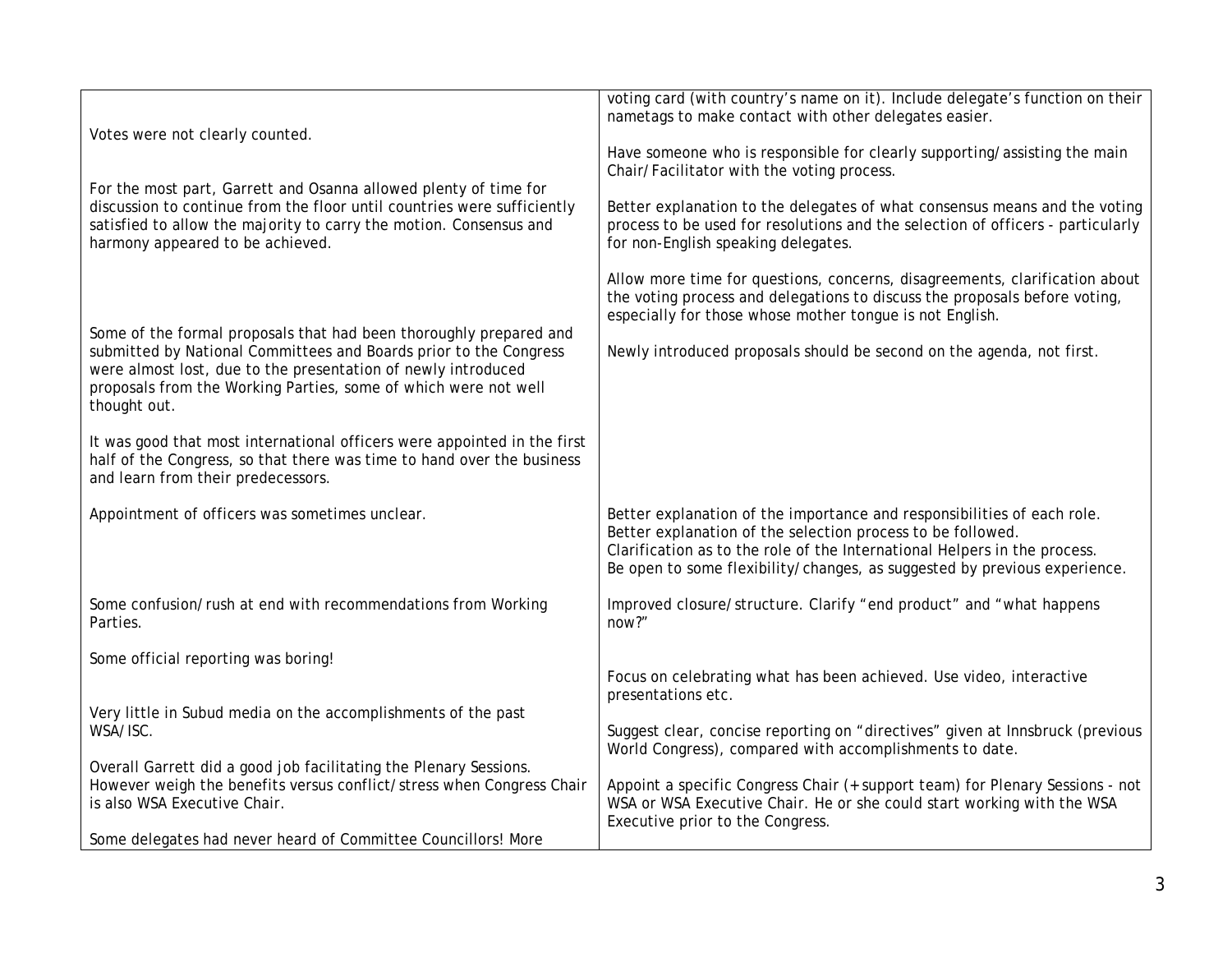| difficult to focus having C.C & National Chair.                                                                                                                                                                                                                                                                                                                                                                                                                | Is it better to have just one non-kejiwaan delegate per country?                                                                                                                                                                                                  |
|----------------------------------------------------------------------------------------------------------------------------------------------------------------------------------------------------------------------------------------------------------------------------------------------------------------------------------------------------------------------------------------------------------------------------------------------------------------|-------------------------------------------------------------------------------------------------------------------------------------------------------------------------------------------------------------------------------------------------------------------|
| Good presentations from the countries submitting bids to host the 2014<br>World Congress. Good decision to disallow presentation from<br>Indonesia, as they had enough time prior to the Congress to prepare<br>and submit an application.                                                                                                                                                                                                                     | If a country does not meet the minimal criteria, even after revisions and<br>resubmitting, then its proposal should be withdrawn/rejected prior to the<br>Plenary Session.                                                                                        |
| Some people on the stage and speaking from the audience assumed we<br>knew who they were.                                                                                                                                                                                                                                                                                                                                                                      | Ensure that everyone introduces themselves, or is introduced to the<br>audience.                                                                                                                                                                                  |
| Some people appeared "rushed" on the stage.<br>If we had all been more punctual, we would have had more time to<br>discuss in the plenary sessions and would not have been under constant<br>time pressure!                                                                                                                                                                                                                                                    | Give each other time and space.<br>No idea how to improve this!!                                                                                                                                                                                                  |
| Lessons learned?                                                                                                                                                                                                                                                                                                                                                                                                                                               | There needs to be an opportunity at the end of the agenda for delegates to<br>comment on how the process worked for the business part of Congress and<br>to suggest improvements for the future.                                                                  |
| Many non-English speaking attendees found it difficult to understand:<br>what was happening during the meetings. Therefore, they<br>$\bullet$<br>couldn't fully participate and share<br>the original schedule and continual changes to the locations<br>etc.<br>at the Plenary sessions due to poor translations<br>٠<br>as there were not enough translators in the workshops etc.<br>when translators were asked to be brief (eg SDI meetings)<br>$\bullet$ | Suggestions:<br>Some posters about the schedule (and changes) in different<br>languages<br>Translations for Ibu and Bapak talks into other than English<br>$\bullet$<br>More translators<br>$\bullet$<br>Give equal time for English and non-English translations |
| <b>Congress Administration &amp; Registration</b><br>$\bullet$<br>A warm and individual welcome at Caledonian Hall, especially by the                                                                                                                                                                                                                                                                                                                          |                                                                                                                                                                                                                                                                   |
| young staff.                                                                                                                                                                                                                                                                                                                                                                                                                                                   |                                                                                                                                                                                                                                                                   |
| The Congress Organizing Team and Congress were well organized and<br>the Congress flowed in a good way. The administration was largely<br>invisible to most attendees, running silently and smoothly.                                                                                                                                                                                                                                                          | Ask Marianne Kay to write a clear report (as soon as possible, so she doesn't<br>forget) explaining the reality of our needs and what she recommends for<br>the future.                                                                                           |
| From a delegate and member's perspective, given the numbers and<br>different cultures involved, most areas appeared to work well.                                                                                                                                                                                                                                                                                                                              | Involve the Wings more in taking on the responsibility for organizing specific<br>aspects of the Congress eg. SICA for the entertainment.                                                                                                                         |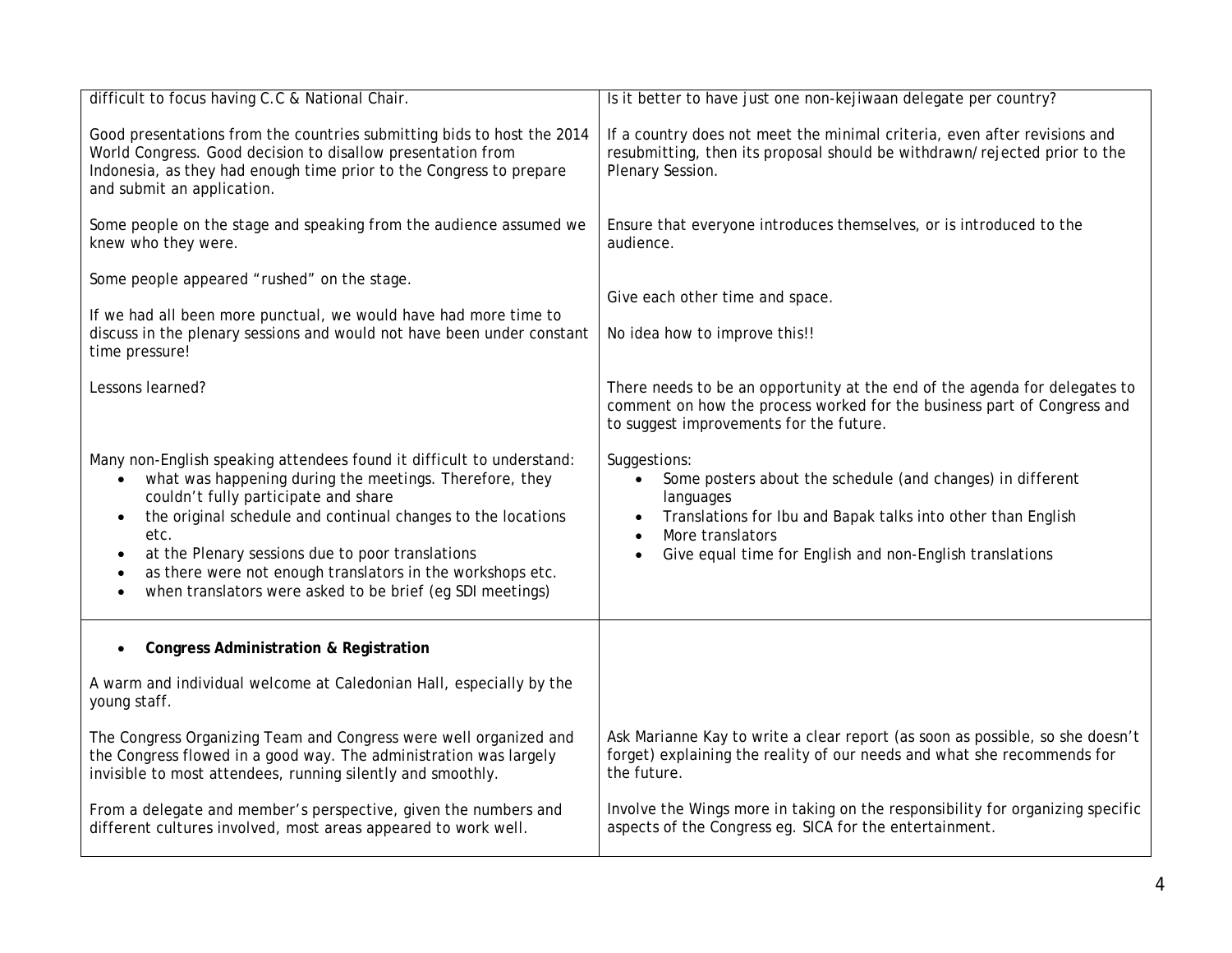| We need to make it easier for more youth to attend Congress.        | What I believe should have been done was to make the reduced fee                                                                                          |
|---------------------------------------------------------------------|-----------------------------------------------------------------------------------------------------------------------------------------------------------|
| As well as youth, there are an increasing number of pensioners (and | available to students of any age, pensioners without other income and those                                                                               |
| others) who find it difficult to afford World Congress.             | on low income for other reasons. We are doing this for the Z4 meeting. We                                                                                 |
|                                                                     | are allowing people to choose the reduced fee themselves, only stating the<br>reason why. We are putting people on trust not to opt for this unless it is |
|                                                                     | impossible for them to pay the full fee. We could be skeptical about the                                                                                  |
|                                                                     | wisdom of this, but can the result be worse than having about 1 in 6 paying                                                                               |
|                                                                     | nothing at all? If some of them had paid half price that would have been                                                                                  |
|                                                                     | better. For World Congress it might be necessary to ask for proof of status                                                                               |
|                                                                     | (student, pensioner, etc) via national committees who can actually read the                                                                               |
|                                                                     | documents, or who know the people, if it is felt that trusting people is a<br>step too far.                                                               |
|                                                                     |                                                                                                                                                           |
| Continuing problem of some Subud members thinking they can attend   | The fact that there were so may 'freeloaders' who didn't register, suggests                                                                               |
| without registering (300?)!!                                        | that the policy needs radically revising. If we adopt a formula that is                                                                                   |
|                                                                     | 'objective' and strict we also need to be strict in controlling it and generally                                                                          |
|                                                                     | we are not and don't like to be. Perhaps we have to 'bite the bullet' and<br>have more controls/security in place. Otherwise we can take the view that    |
|                                                                     | either we find volunteers willing to do policing, or we calculate the cost of                                                                             |
|                                                                     | paying for venue staff to do it (much easier) and see if it is really worth it.                                                                           |
|                                                                     | If neither of these, then we just swallow hard and accept that these people                                                                               |
|                                                                     | will always exist.                                                                                                                                        |
| The high cost of registration excluded many from attending.         | Rethink fundamentally how World Congresses are organized with the view                                                                                    |
|                                                                     | to meeting the real needs of the members at very low cost. Every Congress                                                                                 |
|                                                                     | takes in millions and it is all gone!                                                                                                                     |
| The high commissions asked of vendors led to attempts at            | Reduce the vendors' commission.                                                                                                                           |
| circumvention of the official vendor area and to dishonest trading. |                                                                                                                                                           |
| Criticism of \$100/day registration fee for those who hadn't pre-   | Simplify the daily registration procedure and make it more affordable.                                                                                    |
| registered and were required to complete very detailed form.        |                                                                                                                                                           |
| Difficult to make arrangements for meet people vs others felt that  | Research and implement improved ways for delegates and other attendees                                                                                    |
| Subud synchronicity meant that they found the people they were      | to connect up/meet with each other. For example:                                                                                                          |
| meant to find!                                                      | - Meeting notice board.                                                                                                                                   |
|                                                                     | - Investigate the use of technology eg. give everyone a SIM card, either<br>preloaded with telephone numbers or accompanied by a printed, or online,      |
|                                                                     | list. Or, at least, ask people to give their mobile/cell numbers to the                                                                                   |
|                                                                     | registration desk.                                                                                                                                        |
| Problems with the web site, particularly for on-line registrations. | Bookings/Registration to be handled by a central person or team, leaving                                                                                  |
|                                                                     |                                                                                                                                                           |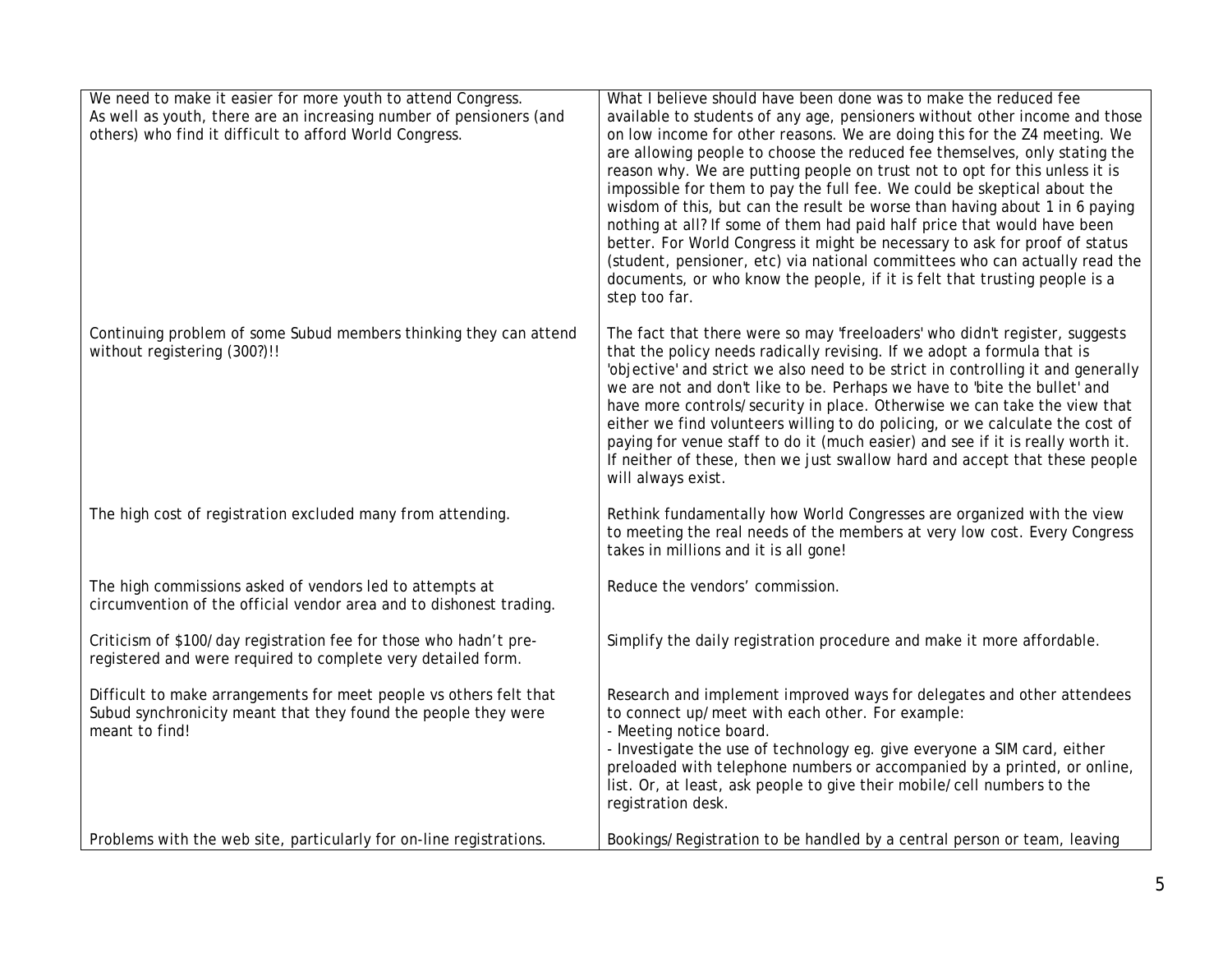|                                                                                                                                                                        | more time for the COT to organize local things such as venues,<br>accommodation, PR, etc. Research appropriate "off the shelf" registration<br>programs. Ensure that WSA Executive "owns" the website early on. Suggest<br>you contact Michael Chapman and Marianne Kay, who can advise, based on<br>their experience in New Zealand.                              |
|------------------------------------------------------------------------------------------------------------------------------------------------------------------------|--------------------------------------------------------------------------------------------------------------------------------------------------------------------------------------------------------------------------------------------------------------------------------------------------------------------------------------------------------------------|
| More help to visitors (especially delegates) in obtaining visas.                                                                                                       | Appoint a liaison person on COT, and have communications in place, to<br>introduce the Congress to the appropriate ministry that deals with visa<br>applications, to assist our members and especially the delegates.                                                                                                                                              |
| Sometimes a feeling of "disconnect" between the WSA (who has<br>ultimate authority and financial responsibility for the Congress) and<br>the Congress Organizing Team. | Would benefit from having a WSA representative working with the COT in<br>the Congress location.                                                                                                                                                                                                                                                                   |
| It is often difficult to find money for deposits for renting Convention<br>Centres and other space etc., well before registration money starts<br>coming in.           | As the NZ Congress made a profit (unaudited) of \$125,000, I recommend<br>that all or a major part of these proceeds be retained as start-up funds for<br>the Mexico World Congress. Note: In August the WSC passed a resolution<br>setting aside \$150,000 for such a purpose to be repaid out of the Congress<br>proceeds and so retained for future Congresses. |
| Venues                                                                                                                                                                 |                                                                                                                                                                                                                                                                                                                                                                    |
| Venues were generally good and clean with water at every corner!                                                                                                       |                                                                                                                                                                                                                                                                                                                                                                    |
| Fantastic big hall for women's latihan.                                                                                                                                |                                                                                                                                                                                                                                                                                                                                                                    |
| Worked well to have really big auditorium.                                                                                                                             |                                                                                                                                                                                                                                                                                                                                                                    |
| Some activities were spread in outlying buildings, which were hard to<br>find. Wings events felt separated from the Congress.                                          | Preferable for some venues (eg SDIA, MSF, SYA, Art exhibition) to be closer<br>to the main venues of the other workshops. Limit the amount of extraneous<br>activities.                                                                                                                                                                                            |
| Some confusion during the first few days as attendees became<br>orientated to the venues.                                                                              | Print Congress calendar or highlights on back of attendees' tags!!!!!                                                                                                                                                                                                                                                                                              |
| The fact that events and activities were split into many small areas<br>rarely allowed for the emergence of community.                                                 | See above.                                                                                                                                                                                                                                                                                                                                                         |
| Too cold, too much ventilation, air conditioning not flexible enough.                                                                                                  |                                                                                                                                                                                                                                                                                                                                                                    |
|                                                                                                                                                                        |                                                                                                                                                                                                                                                                                                                                                                    |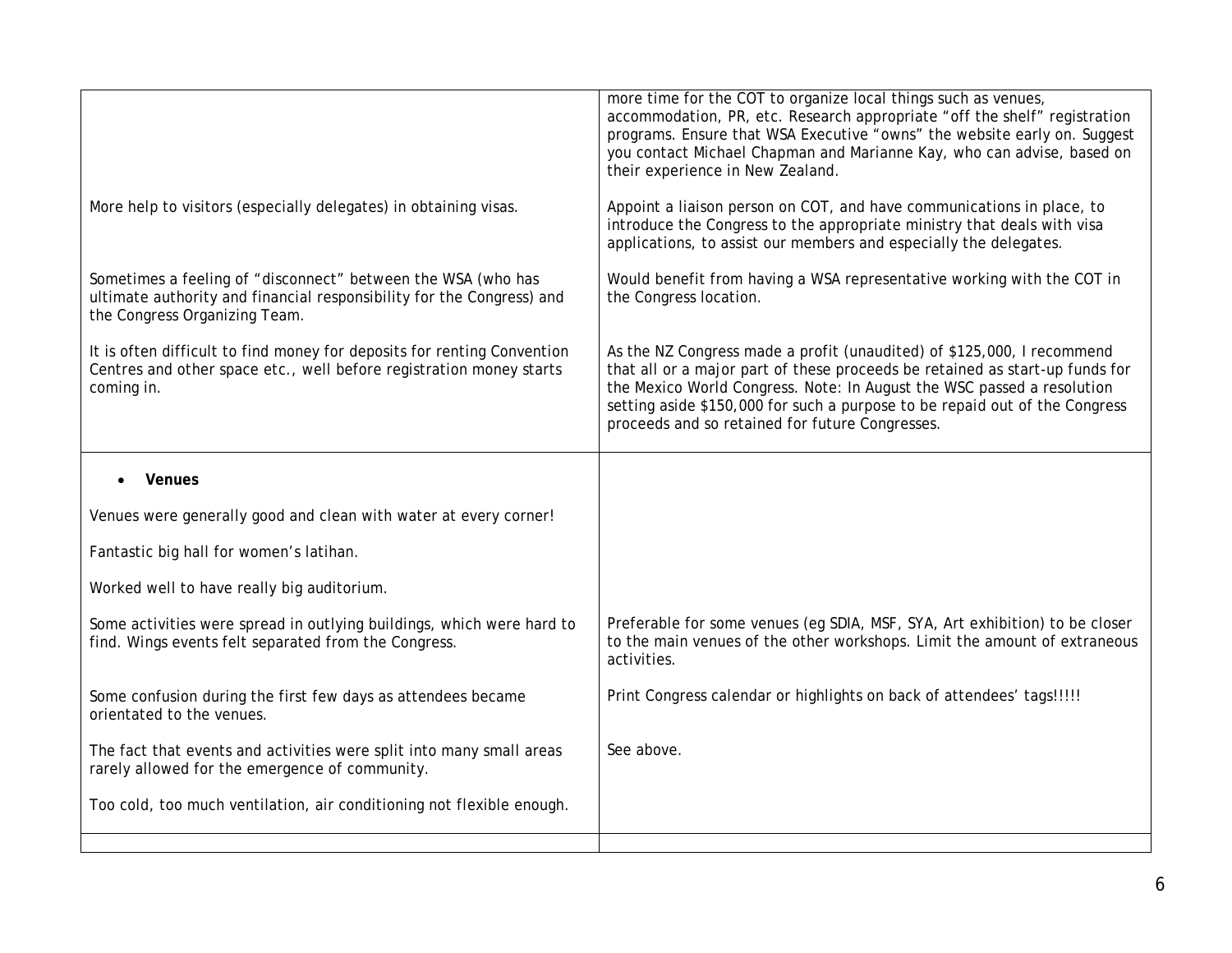| Signage<br>$\bullet$                                                                                                                                                                                                                        |                                                                                                                                                                                                                                                                          |
|---------------------------------------------------------------------------------------------------------------------------------------------------------------------------------------------------------------------------------------------|--------------------------------------------------------------------------------------------------------------------------------------------------------------------------------------------------------------------------------------------------------------------------|
| There was good signage, and well-prepared maps.                                                                                                                                                                                             |                                                                                                                                                                                                                                                                          |
| Pre-printed programs (tons of paper) became obsolete very quickly<br>through constant changes. Too many last minute changes to the<br>program, events, room locations etc.                                                                  | Online program only, accessible through plentiful video screens.                                                                                                                                                                                                         |
|                                                                                                                                                                                                                                             | Better signage in gathering areas as to what was happening that day,<br>particularly at the beginning of the Congress.                                                                                                                                                   |
|                                                                                                                                                                                                                                             | Display the day and date on TV schedule screens.                                                                                                                                                                                                                         |
|                                                                                                                                                                                                                                             | Larger events TV screens, that are updated quicker with program changes.                                                                                                                                                                                                 |
|                                                                                                                                                                                                                                             | Have "master schedule" in one central location that is kept updated with<br>schedule/workshop changes.                                                                                                                                                                   |
|                                                                                                                                                                                                                                             | White board signs outside all (workshop/latihan) rooms to indicate what<br>was happening inside during that day and showing changes.                                                                                                                                     |
|                                                                                                                                                                                                                                             | Use signage that utilizes international symbols/pictograms (women, men,<br>arrows, circle with a line through it etc) and/or are in different languages.                                                                                                                 |
| There were various places we sort of commandeered to put up notices<br>for meetings, but then other helpful people would take the notices<br>down!                                                                                          | At a central location have different notice boards for, say, Wings, Affiliates,<br>Delegates, Helpers etc. to which attendees could post notices.                                                                                                                        |
| No signs at the airport indicating where to find the hotel shuttle.                                                                                                                                                                         | Better signage at the airport.                                                                                                                                                                                                                                           |
| <b>Official WSA Working Parties</b>                                                                                                                                                                                                         |                                                                                                                                                                                                                                                                          |
| Good concept. Worked better than attempting these types of<br>discussions in plenary sessions.                                                                                                                                              | We don't want to start all over again in reinventing the wheel!                                                                                                                                                                                                          |
| We appreciated the effort that was made to give the Working Parties<br>more structure.                                                                                                                                                      |                                                                                                                                                                                                                                                                          |
| Some did not work well. Were they too large? Was their purpose not<br>understood properly, resulting in too much time being spent deciding<br>what to do? Recommendations not clearly communicated to, or<br>explained at, Plenary Session. | Create a format as to how we want to act/communicate/operate and then<br>do it. eg. a structure that allows everyone to contribute and share ideas in<br>a meeting, rather than just the most articulate/loudest.<br>Allow more time for finalizing the recommendations. |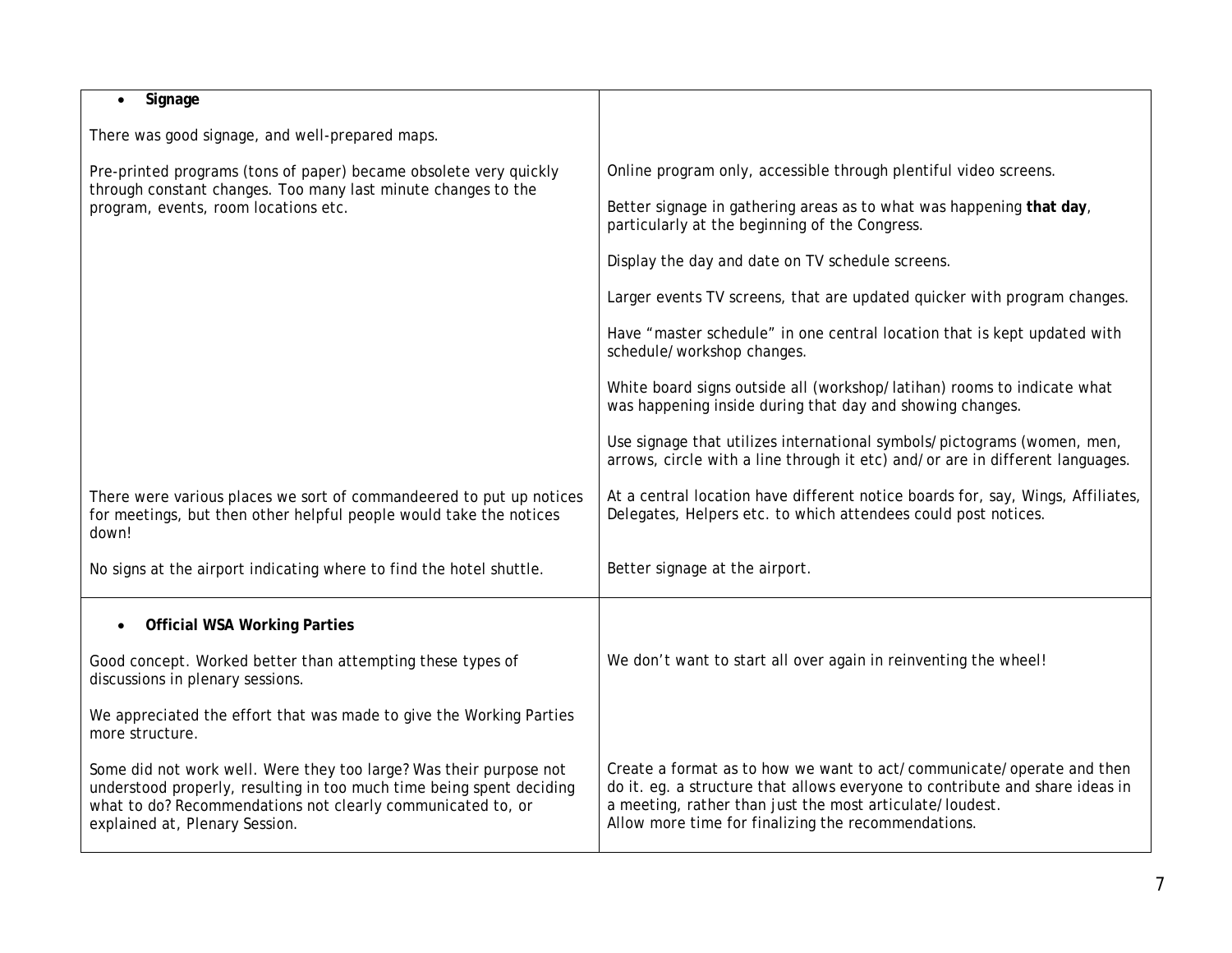| Some issues around new attendees (who came in late to the Working<br>Party), not understanding the discussion and agreements that had<br>already taken place. | Create a "daily news" to pick up at the door of each working party, so you<br>can monitor progress and those joining the working party midway through<br>know what has happened so far.                                                                                                                                                                                                                                                                                                                                                                                                  |
|---------------------------------------------------------------------------------------------------------------------------------------------------------------|------------------------------------------------------------------------------------------------------------------------------------------------------------------------------------------------------------------------------------------------------------------------------------------------------------------------------------------------------------------------------------------------------------------------------------------------------------------------------------------------------------------------------------------------------------------------------------------|
| Seemed to be a repeat of the working party topics at the last World<br>Congress.                                                                              | Integrate some testing into the discovery process.                                                                                                                                                                                                                                                                                                                                                                                                                                                                                                                                       |
| Appeared that large part of their work happened after the working<br>party had met.                                                                           | Two hours is too short a time for a working party to meet and develop<br>outcomes of significance. Make the sessions 4 hours x 4 days in the future.                                                                                                                                                                                                                                                                                                                                                                                                                                     |
|                                                                                                                                                               | There is a need to be listening openly without judgment. In my experience<br>this is rarely a natural attribute, it's a skill, not a spiritual attribute! It<br>needs to be learned and practiced. Done well, meetings can move forward<br>and create actions that turn into results. This means having more of a<br>guideline in how our meetings and discussions are managed. Those<br>guidelines already exist and there are a number of individuals in Subud who<br>can define them. It would be really helpful if the WSA could move in this<br>direction and demonstrate this now. |
|                                                                                                                                                               | Take quality time to review the last 4 years objectively (no other workshops<br>running at that time), in small groups so that participants are part of,<br>rather than recipients.                                                                                                                                                                                                                                                                                                                                                                                                      |
|                                                                                                                                                               | Have no more than 5 key themes for a congress that can be shared on a<br>daily basis as they develop. Make them important. Have workshops that add<br>value to the theme and are connected to the outcomes eg. if a theme was<br>strengthening group relationships the "forgiveness" workshops would come<br>under this heading.                                                                                                                                                                                                                                                         |
|                                                                                                                                                               | Start the plan for the next 4 years as early as possible, even before the<br>start of the congress. eg. we plan to have 6 international centres by 2018.                                                                                                                                                                                                                                                                                                                                                                                                                                 |
|                                                                                                                                                               | Remember that 45 minutes is the maximum time that most individuals can<br>fully engage before a refresh.                                                                                                                                                                                                                                                                                                                                                                                                                                                                                 |
|                                                                                                                                                               | Someone or some group needs to stand a long way back and examine the<br>whole system of the way we do business. There is not much point in<br>tinkering with the system if it needs totally replacing.                                                                                                                                                                                                                                                                                                                                                                                   |
| The present system doesn't work, as virtually every Working Party<br>resulted in the appointment of a Task Force to do what they had failed<br>to do.         |                                                                                                                                                                                                                                                                                                                                                                                                                                                                                                                                                                                          |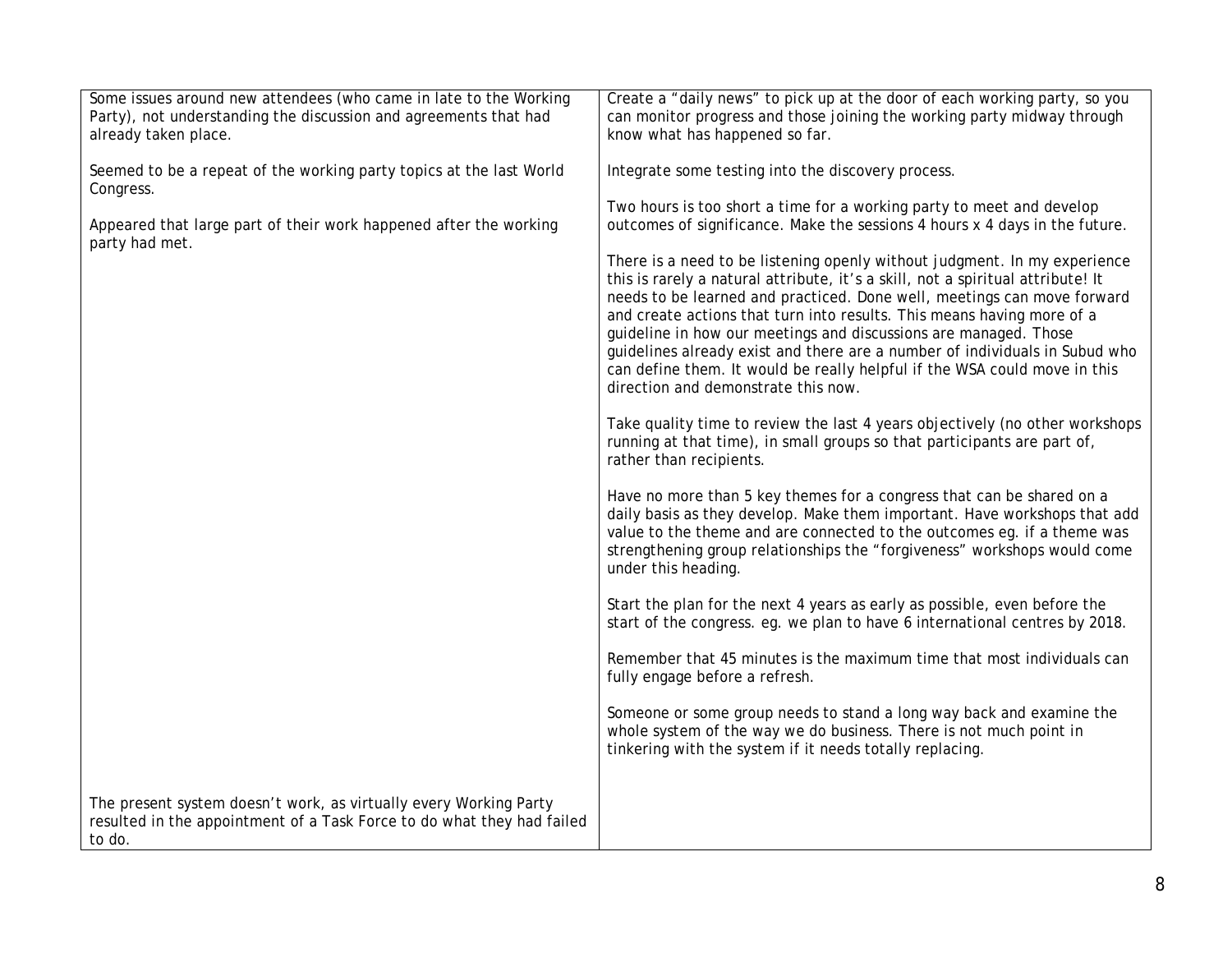| Kejiwaan Working Party/Sessions & Helper Responsibilities                                                                                                                                                                                                                                                                                                                                                                                                 |                                                                                                                                                                                                                                                                                                                                                                                                                                                                                                                                                                                                                                                                      |
|-----------------------------------------------------------------------------------------------------------------------------------------------------------------------------------------------------------------------------------------------------------------------------------------------------------------------------------------------------------------------------------------------------------------------------------------------------------|----------------------------------------------------------------------------------------------------------------------------------------------------------------------------------------------------------------------------------------------------------------------------------------------------------------------------------------------------------------------------------------------------------------------------------------------------------------------------------------------------------------------------------------------------------------------------------------------------------------------------------------------------------------------|
| Helpers Working Party had too much structure. There was not enough<br>space to share the needs of the countries. The topics for this Working<br>Party came from top down. Some of the arranged testing sessions the<br>helpers set up were too mental and preconceived - full of an agenda!                                                                                                                                                               | Allow more space for (good) things to grow from the ground. Testing should<br>be more spontaneous. Let the question come. Don't institutionalize the<br>kejiwaan. Allow fewer planned testing questions in groups and more<br>informal kejiwaan time. Allow for the unexpected!                                                                                                                                                                                                                                                                                                                                                                                      |
| Although it was suggested by the I.H.s that the pre-prepared questions<br>were just to get things started and that members were encouraged to<br>follow their receiving, branch out and come up with their own<br>questions, a (not insignificant) number of members attending these<br>kejiwaan sessions wanted to work from a pre-prepared list of testing<br>questions and were very satisfied after following these. You'll never<br>please everyone! |                                                                                                                                                                                                                                                                                                                                                                                                                                                                                                                                                                                                                                                                      |
| Often the I.H.s were involved in other meetings and relied on the<br>Kejiwaan Councillors, National & Regional Helpers to facilitate these<br>kejiwaan sessions. Very varied experience at doing this led to some<br>dissatisfaction from the members.                                                                                                                                                                                                    | Endeavour to recruit past I.H.s and other helpers, (regardless of their title).<br>experienced in facilitating such kejiwaan sessions.                                                                                                                                                                                                                                                                                                                                                                                                                                                                                                                               |
| Some women talked too much after latihan without leaving the room.<br>This was disturbing.                                                                                                                                                                                                                                                                                                                                                                | Big latihans over one and a half hours demand individual responsibility and<br>maybe reminders from the help starting the latihan!                                                                                                                                                                                                                                                                                                                                                                                                                                                                                                                                   |
| Uncomfortable with two hours of (continuous) latihan. One never had<br>the feeling of being together.                                                                                                                                                                                                                                                                                                                                                     | One hour of latihan (say 8 to 9) in these big meetings is long enough and<br>still leaves tme for personal testing, should it come up, leaving time for a<br>cup of tea and a chat before the business meetings start at 10.                                                                                                                                                                                                                                                                                                                                                                                                                                         |
| There is a need for strong kejiwaan support for the Congress<br>Organizing Team, before, during and after the Congress.                                                                                                                                                                                                                                                                                                                                   | Although this may be a function of the I.H.s. it may also be more<br>practical/effective for kejiwaan assistance to be provided by National,<br>Regional or Local Helpers. Important for specially scheduled latihans during<br>the Congress, as the COT is often too busy to attend the regularly scheduled<br>ones. Suggest a band of helpers be specifically assigned for this task.<br>Arranging latihans when the COT members can do it (sometimes lunchtime<br>works best), touching base with them and helping them through difficult<br>patches. I.H.s are too busy to do this and it needs to be arranged with other<br>helpers before the Congress starts. |
| The function of the Kejiwaan Councillors at Congress was not clear.<br>They were not involved in the helpers' work (This was organized during<br>the first meeting of the delegates) and there was only a very short                                                                                                                                                                                                                                      | In the job description of WSA for Kejiwaan Councillors it is said that they<br>should work together with the International Helpers. At the end of the<br>period of working together, it would be helpful to have feedback. The only                                                                                                                                                                                                                                                                                                                                                                                                                                  |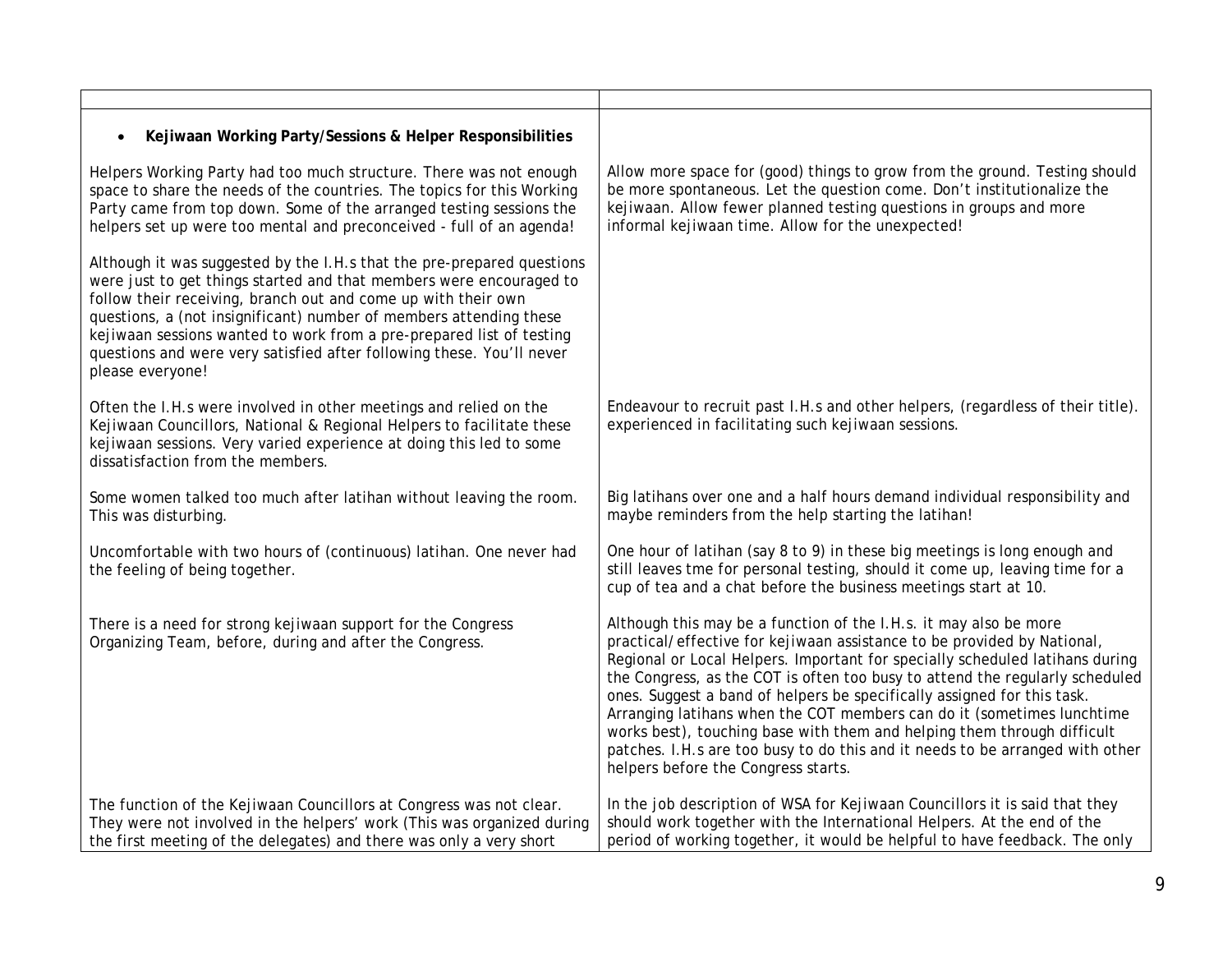| time to share with the International Helpers. There was no co-<br>operation with the International Helpers before and at the Congress.                                                           | place where his can take place is at World Congress. So we suggest<br>something like an "area kejiwaan delegates meeting".                               |
|--------------------------------------------------------------------------------------------------------------------------------------------------------------------------------------------------|----------------------------------------------------------------------------------------------------------------------------------------------------------|
| Insufficient time or locations for personal testing.                                                                                                                                             |                                                                                                                                                          |
| <b>Other Workshops</b><br>$\bullet$                                                                                                                                                              |                                                                                                                                                          |
| Extremely varied, interesting, colourful and full program that suited all<br>tastes.                                                                                                             |                                                                                                                                                          |
| Too many workshops, which resulted in some being poorly attended.<br>"Less for more". Too busy! Having a schedule filled with activities is<br>not always best. Feeling that "I am missing out!" | Maybe the price we pay for our wonderful richness and diversity is that we<br>just cannot see and do everything!                                         |
|                                                                                                                                                                                                  | Reduce the number of workshop, by restricting them to those related to<br>Subud. Difficult to do this.                                                   |
|                                                                                                                                                                                                  | Avoid workshops about controversial matters.                                                                                                             |
| The way the daily program in New Zealand was printed put individual<br>special interest workshops amongst the business workshops/delegate<br>sessions. This was confusing to some.               | Was that the intention? I would like to see clear demarcation.                                                                                           |
| Unofficial "ad hoc" meetings of (some) national chairs were very<br>beneficial.                                                                                                                  | Include a specific space(s) within the delegates' agenda for national chairs<br>to meet informally. These would be open to observers.                    |
| The self-organized events and catering at the Caledonian really served<br>members' needs.                                                                                                        |                                                                                                                                                          |
| If you wanted to schedule a meeting, you had to go through one<br>particular person. Often couldn't locate that person. Told to send an<br>email! How?                                           | Have a team committed to handling meeting requests.                                                                                                      |
|                                                                                                                                                                                                  | Need for a general forum in an auditorium where members can share their<br>Subud experiences. An opportunity of feeling as a World Subud<br>brotherhood. |
| <b>Zone Meetings</b><br>$\bullet$                                                                                                                                                                |                                                                                                                                                          |
| It was good to have specific rooms set aside for regularly scheduled<br>zone meetings, although sometimes equipment "disappeared"!                                                               | Zone meeting rooms should be provided with a projector, white board &<br>markers and, ideally, be close to a coffee break area.                          |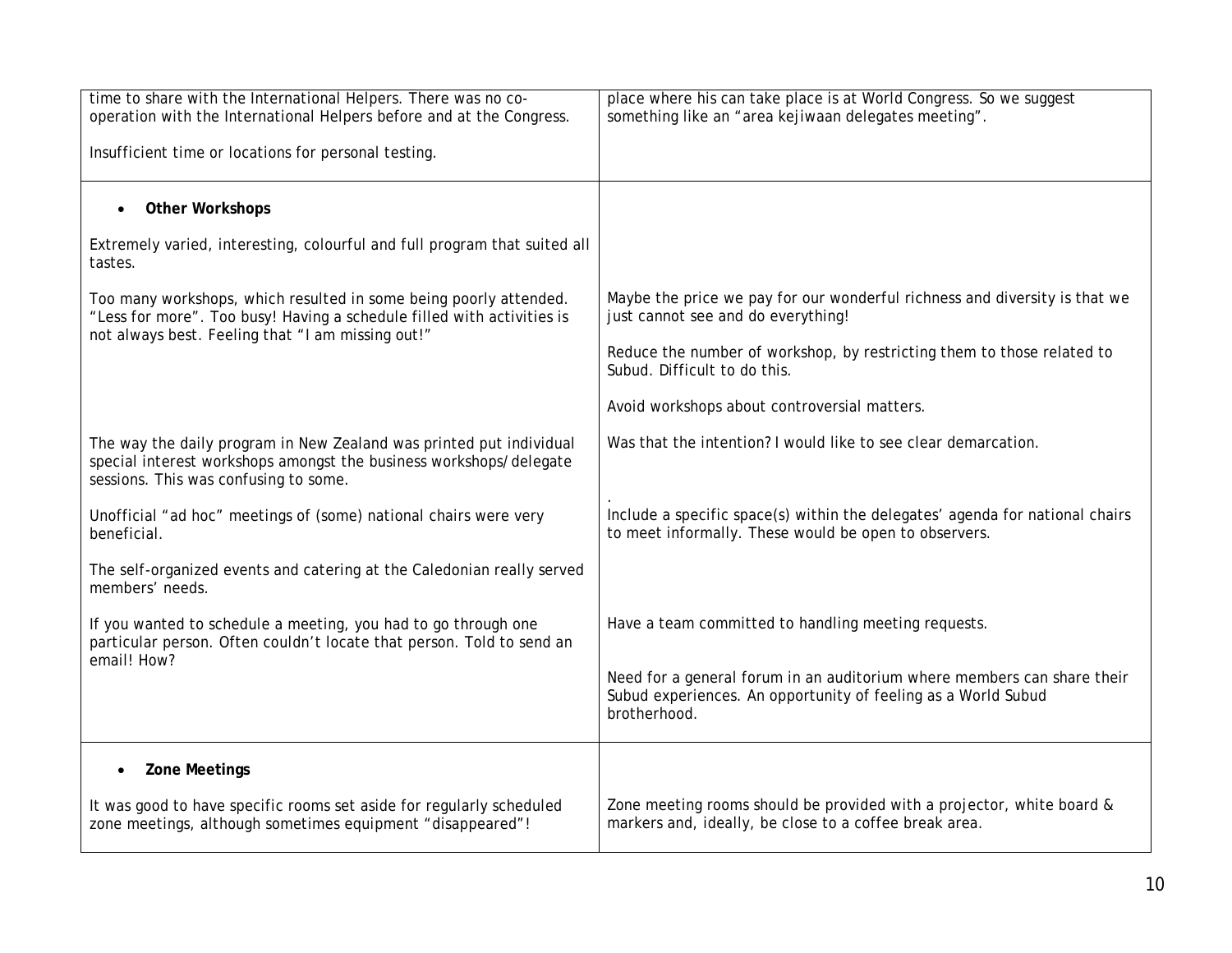| Need for improved communication between the zones                                                                                                                | It should be clarified that visitors (non-Council members) are observers and<br>should not disrupt or take over the Zone Council meeting. Are these Zone<br>Council Meetings or simply Zone Meetings?<br>Include the zonal presentations as an agenda item in a plenary session, so<br>that they can be better prepared and attended by all delegates and others.<br>Make the space more dynamic. |
|------------------------------------------------------------------------------------------------------------------------------------------------------------------|---------------------------------------------------------------------------------------------------------------------------------------------------------------------------------------------------------------------------------------------------------------------------------------------------------------------------------------------------------------------------------------------------|
| SDI program                                                                                                                                                      |                                                                                                                                                                                                                                                                                                                                                                                                   |
| Overall a very exciting and rich program. Unfortunate that delegates<br>were unable to attend.                                                                   | Schedule a one/half Susila Dharma Day, so that everyone at Congress can<br>participate in something related to our social development efforts.                                                                                                                                                                                                                                                    |
| More time needed for some presentations.                                                                                                                         |                                                                                                                                                                                                                                                                                                                                                                                                   |
| Many people gave up trying to find the location for SDI activities (away<br>from the main Congress event), particularly in the bad weather.                      | Have the SDI venue closer to other main Congress events/meetings.                                                                                                                                                                                                                                                                                                                                 |
| Confusion about program announcements/changes.                                                                                                                   | Better coordination and communication of program details to the Congress<br>participants.                                                                                                                                                                                                                                                                                                         |
| Lack of adequate technical support and equipment requested<br>beforehand. This was also a concern of other workshop facilitators.                                | Need to arrange adequate technical support - subsidized, paid volunteers to<br>help?                                                                                                                                                                                                                                                                                                              |
| No effective media liaison with the local media for actively sharing our<br>successes and making the general public aware of the workshops they<br>could attend. | Appoint an effective media liaison person(s) to assist with Subud's<br>"presence in the world".                                                                                                                                                                                                                                                                                                   |
|                                                                                                                                                                  | Encourage the Wings to organize workshops and presentations to which the<br>general public is specifically invited.                                                                                                                                                                                                                                                                               |
| SYI program                                                                                                                                                      |                                                                                                                                                                                                                                                                                                                                                                                                   |
| Unfortunate that more younger Subud members were not present to be<br>involved in the dialogue at workshops and plenary sessions                                 | Create more opportunities for "connection" between youth and other<br>attendees during the Congress.                                                                                                                                                                                                                                                                                              |
|                                                                                                                                                                  | Recommend and encourage Youth Coordinators or National Delegations to<br>arrange for youth representatives to attend and participate in workshops<br>and plenary sessions.                                                                                                                                                                                                                        |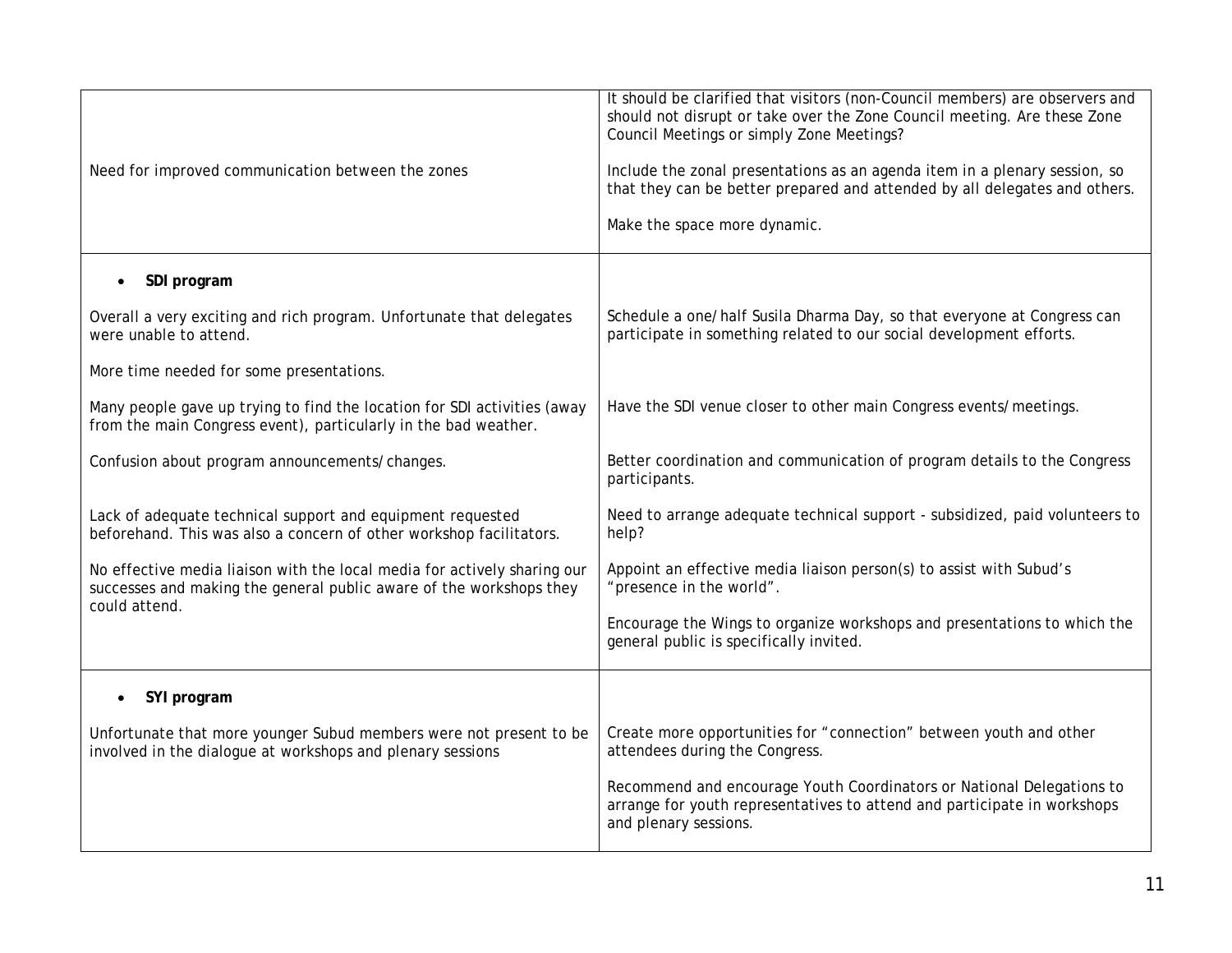| SICA and Entertainment Program<br>$\bullet$                                                                                                   |                                                                                                                                                                                                                          |
|-----------------------------------------------------------------------------------------------------------------------------------------------|--------------------------------------------------------------------------------------------------------------------------------------------------------------------------------------------------------------------------|
| Main entertainment was wonderful (eg. classical concert and fashion<br>show), but these tended to "drown out" smaller cultural activities.    | Like Sydney, Spokane and partly in Innsbruck, SICA should be charged with<br>the cultural program, working on the ground with the host country to<br>ensure a local presence.                                            |
| Pity that most of the choir rehearsals took place at the same time as<br>delegates' meetings.                                                 |                                                                                                                                                                                                                          |
| Insufficient or inadequate opportunities for individual Subud members<br>or countries to present entertainment (apart from India & Indonesia) | Schedule an informal Variety Concert/Evening for individual<br>countries/artists to present short performances and showcase their culture<br>in front of attendees.                                                      |
|                                                                                                                                               | Opportunities for attendees to learn dances from different countries, with<br>these presented at the end.                                                                                                                |
|                                                                                                                                               | Opportunity for countries to display their national costumes,                                                                                                                                                            |
|                                                                                                                                               | The entertainment needs a more varied international/multicultural flavour<br>- not just featuring a couple of countries.                                                                                                 |
|                                                                                                                                               | Opportunity to feature and sample different ethnic foods.                                                                                                                                                                |
| I missed more opportunities for jam sessions with other musicians.                                                                            | More opportunity for informal jamming. Lots more concerts!                                                                                                                                                               |
| Wing displays were crammed together in a hall for passers by.                                                                                 | Was this intentional, so as not to create different boxes. Was this effective<br>or successful?                                                                                                                          |
|                                                                                                                                               | It would be nice to have wing/enterprise receptions (wine & cheese in the<br>early evening, tea reception in the afternoon etc), so there would be a time<br>to focus on some nice displays. Could SICA coordinate this? |
|                                                                                                                                               | Have more cultural events open to the general public                                                                                                                                                                     |
|                                                                                                                                               | Street party in Puebla?                                                                                                                                                                                                  |
| SES and Endeavour Program                                                                                                                     | WSA should take care to develop the SES and enterprises for all Subud<br>members in the spirit of Bapak.                                                                                                                 |
|                                                                                                                                               |                                                                                                                                                                                                                          |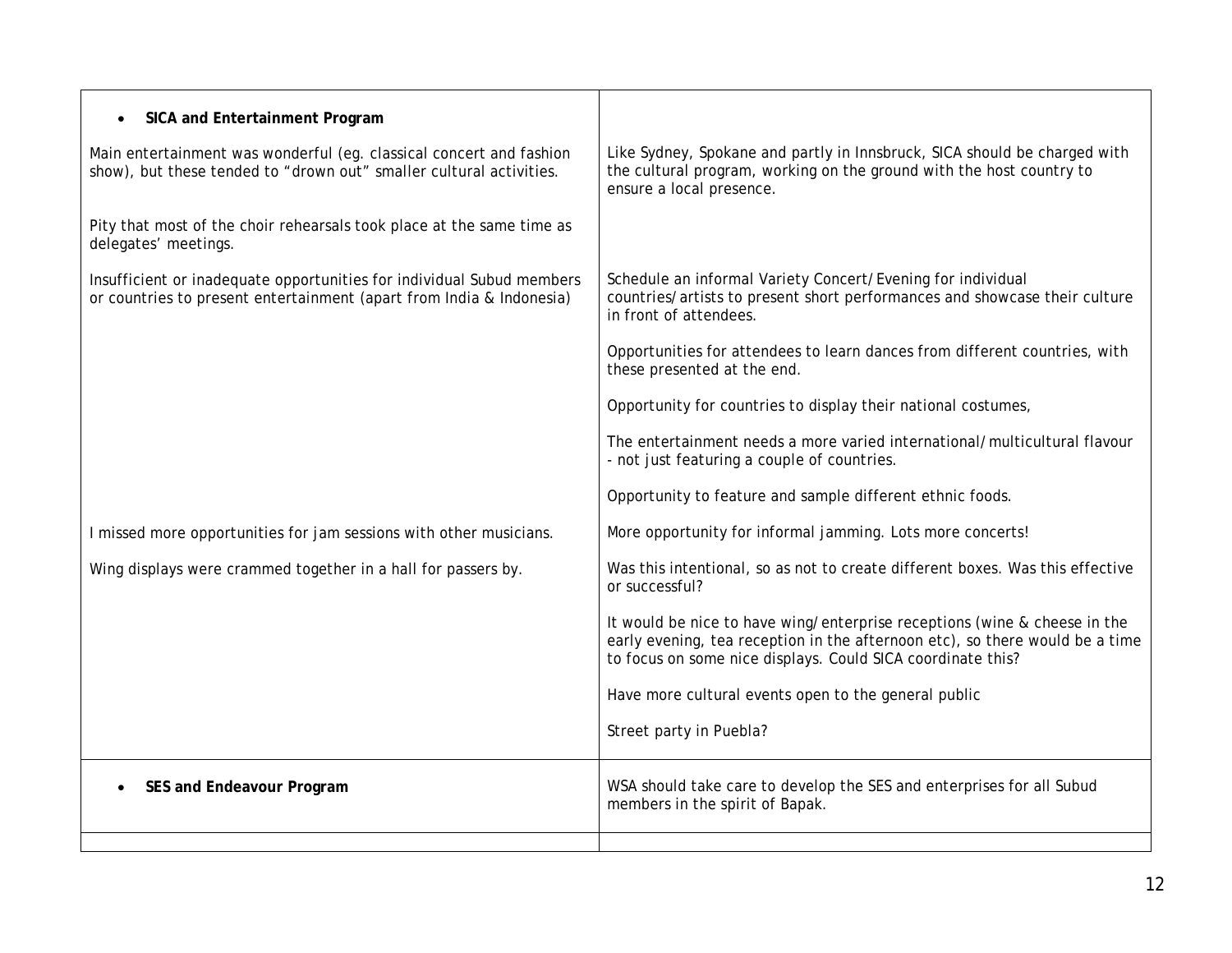| MSF program                                                                                                                                                              | Have venue closer to other main events/meetings.                                                                                                                                                              |
|--------------------------------------------------------------------------------------------------------------------------------------------------------------------------|---------------------------------------------------------------------------------------------------------------------------------------------------------------------------------------------------------------|
| <b>Child Care</b>                                                                                                                                                        | More opportunity for "connection" between children and other attendees<br>during the Congress.                                                                                                                |
| <b>Media/Public Relations</b>                                                                                                                                            |                                                                                                                                                                                                               |
| Not enough press relations with the city of Christchurch, newspapers<br>etc. "Unfortunate" article in Christchurch newspaper during the<br>Congress.                     | Need for improved Communication/Press interface with local media,<br>although the newspapers will print whatever they want!                                                                                   |
|                                                                                                                                                                          | Recommendations from "Being Present" Working Party in Christchurch, was<br>approved by Congress, that WSA Executive take more proactive role in<br>providing guidelines for hosting country.                  |
|                                                                                                                                                                          | Draft prepared by Amalia Rasheed, included:<br>Can the conference centre advise on public relations and/or how to identify<br>appropriate local contacts with other spiritual inter-faith groups in the city? |
|                                                                                                                                                                          | Create list of relevant media contacts before the Congress. Start a<br>proactive approach at least a month before the Congress.                                                                               |
|                                                                                                                                                                          | Welcoming reception to which we invite local "dignitaries" to meet<br>representatives of our international organization.                                                                                      |
|                                                                                                                                                                          | Identify appropriate community project(s) that a Congress activity might be<br>part of. eg youth theatre workshop/performance at a local children's<br>hospital.                                              |
|                                                                                                                                                                          | Create specific/daily press releases on different aspects of the Congress for<br>the media.                                                                                                                   |
| Congress TV & Media                                                                                                                                                      |                                                                                                                                                                                                               |
| A fantastic idea and realized by so many young people!                                                                                                                   |                                                                                                                                                                                                               |
| It was great to have Congress TV, so Subud brothers and sisters who<br>were unable to come to New Zealand could feel connected to what<br>was happening at the Congress. |                                                                                                                                                                                                               |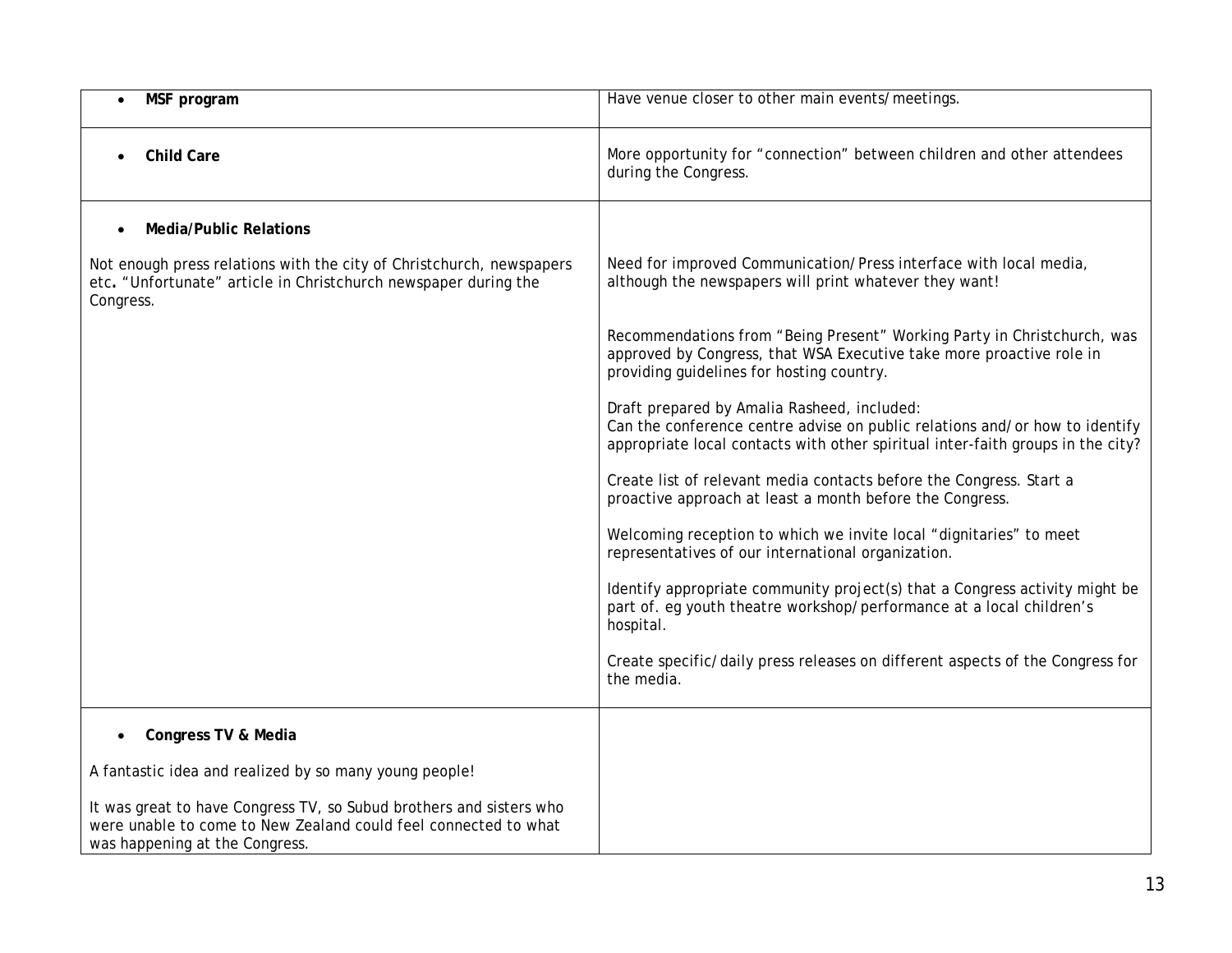| Except for coverage of the venue for the next Congress and the<br>appointment of office bearers, there was little Subud media coverage<br>of the business of congress. ie. Resolutions/Decisions on what WSA,<br>WSC and Wings/Affiliates will do over the next 4 years.                                                                                                                                                                                                                                                                                                                                                                                                                                                                                                                                                        | A bit more serious news would have been nice.                                                                                                                                                                                                                                                                                                                                                                                                                                                                                                                                                                                                                                                  |
|---------------------------------------------------------------------------------------------------------------------------------------------------------------------------------------------------------------------------------------------------------------------------------------------------------------------------------------------------------------------------------------------------------------------------------------------------------------------------------------------------------------------------------------------------------------------------------------------------------------------------------------------------------------------------------------------------------------------------------------------------------------------------------------------------------------------------------|------------------------------------------------------------------------------------------------------------------------------------------------------------------------------------------------------------------------------------------------------------------------------------------------------------------------------------------------------------------------------------------------------------------------------------------------------------------------------------------------------------------------------------------------------------------------------------------------------------------------------------------------------------------------------------------------|
| <b>Translation Services</b><br>$\bullet$<br>Provision of adequate simultaneous translation appeared to be<br>inconsistent and unsatisfactory for some.                                                                                                                                                                                                                                                                                                                                                                                                                                                                                                                                                                                                                                                                          | Review needs and delivery prior to the Congress. This may require paid<br>translators, instead of relying on volunteers? Or else attempt to recruit<br>proficient volunteers with a more disciplined commitment.<br>If possible, there should be simultaneous translation also into Russian and,<br>if necessary, German.<br>Arrange for experienced translators at all plenary sessions and formal<br>delegate meetings, including working parties (and workshops??)                                                                                                                                                                                                                          |
| Volunteers<br>$\bullet$                                                                                                                                                                                                                                                                                                                                                                                                                                                                                                                                                                                                                                                                                                                                                                                                         |                                                                                                                                                                                                                                                                                                                                                                                                                                                                                                                                                                                                                                                                                                |
| Personally, I was less than thrilled with the support received from<br>some of the youth at Congress in assisting with some of the<br>presentation preparation (i.e. PowerPoint and projector issues in the<br>final days of Congress). It was like pulling teeth to get their assistance<br>and when it was finally committed to (and re-confirmed twice) the<br>support wasn't there at the time promised and our PowerPoint<br>presentation had to be subsequently terminated half way into the<br>actual presentation.<br>Confusion as volunteers were confused with information staff. Lots of<br>volunteers wanted to help, but only a few had the required<br>information.<br>Needs better organization and balance in distributing the work. Some<br>volunteers were burned out, upset that they weren't able to attend | There should be stricter/clearer guidelines as to what is expected of<br>volunteers (who have received some kind of financial break to attend<br>Congress). Improved "enforcement". Easy to say, difficult to do!<br>Volunteer program should offer several alternatives for different times and<br>activities. Explore possibility of support from local universities or NGO's<br>that could provide formal volunteer time.<br>Attendees need better way of being able to identify, locate and<br>communicate with the people who have the answers!<br>More/better training for volunteers. This was suggested by a number of<br>volunteers!<br>Volunteers should have at least one free day. |
| more of the Congress                                                                                                                                                                                                                                                                                                                                                                                                                                                                                                                                                                                                                                                                                                                                                                                                            |                                                                                                                                                                                                                                                                                                                                                                                                                                                                                                                                                                                                                                                                                                |
| <b>World Subud Council</b>                                                                                                                                                                                                                                                                                                                                                                                                                                                                                                                                                                                                                                                                                                                                                                                                      | Need for better connection between the Congress Organizing Team and WSC<br>in coordinating the content of the Congress ahead of time.                                                                                                                                                                                                                                                                                                                                                                                                                                                                                                                                                          |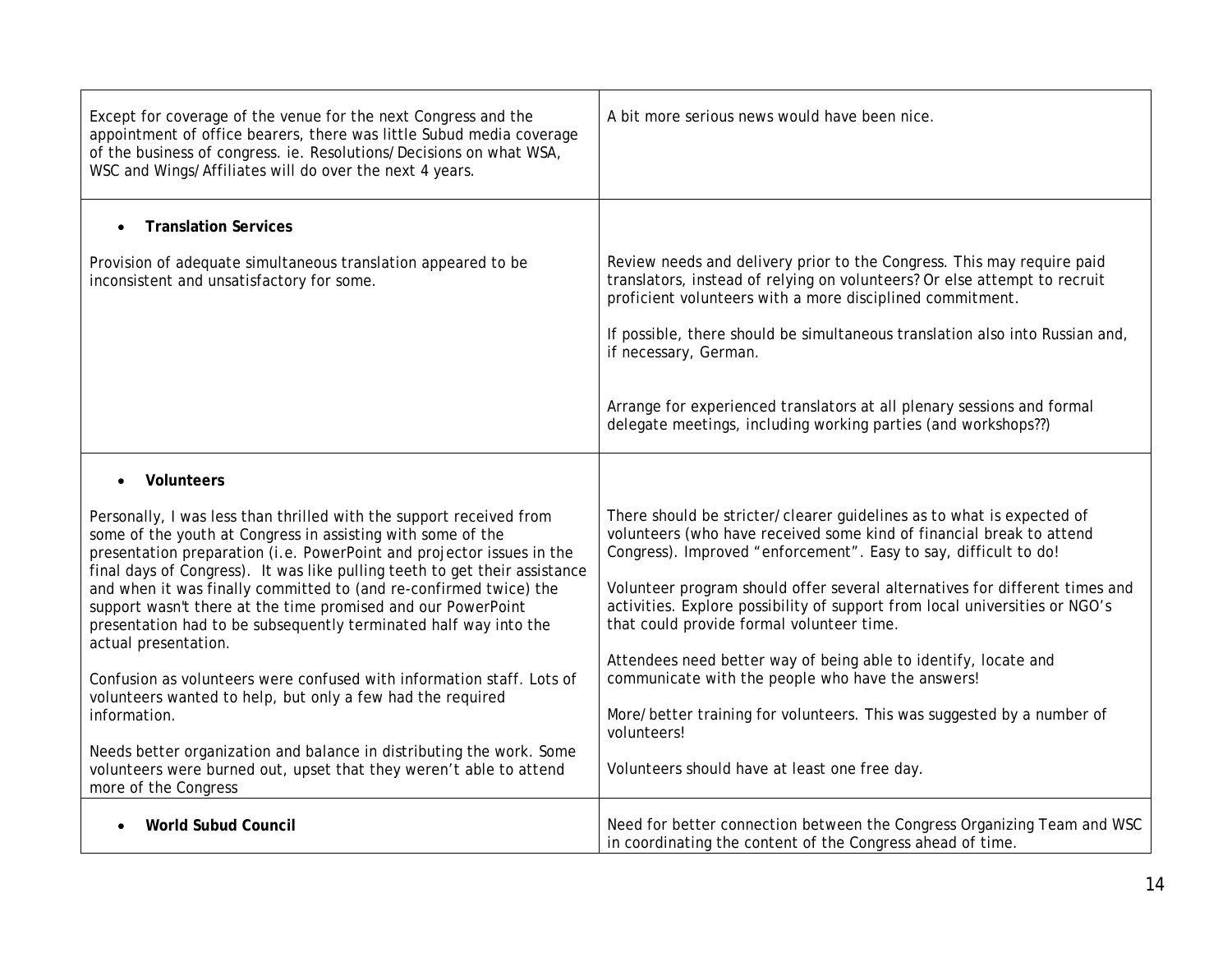|                                                                                                                                                                                                  | "Hand over" to new Council to take place earlier during Congress, so that<br>new business and decision-making is not so rushed and new Council can<br>accept ownership of the policies they need to carry forward.                                                                                                                                                                                                                                                                                                                                                                                                                                                                                                               |
|--------------------------------------------------------------------------------------------------------------------------------------------------------------------------------------------------|----------------------------------------------------------------------------------------------------------------------------------------------------------------------------------------------------------------------------------------------------------------------------------------------------------------------------------------------------------------------------------------------------------------------------------------------------------------------------------------------------------------------------------------------------------------------------------------------------------------------------------------------------------------------------------------------------------------------------------|
| <b>Other Areas/Comments</b><br>$\bullet$                                                                                                                                                         |                                                                                                                                                                                                                                                                                                                                                                                                                                                                                                                                                                                                                                                                                                                                  |
| The Congress in New Zealand had a wonderful feeling about it, and<br>flowed well.                                                                                                                |                                                                                                                                                                                                                                                                                                                                                                                                                                                                                                                                                                                                                                                                                                                                  |
| Two weeks duration is difficult for some, who had work, family etc.<br>commitments back home.                                                                                                    | Start with very short WSC planning meeting. Reduce official business part of<br>Congress to sole activity on the first 5 to 7 days, with other activities,<br>workshops, entertainment etc. following for those who can stay. Using<br>modern technology, complete more of the business/work prior to the start<br>of Congress. Benefits include:<br>Less competition between business, zonal and other activities.<br>$\bullet$<br>Could be two-tier registration fee - lower for business part as fewer<br>facilities required.<br>Financial support just for delegates to attend business part.<br>Delegates will be able to enjoy other activities after the business is<br>finished and spend time with other participants. |
| Meals were very good.                                                                                                                                                                            |                                                                                                                                                                                                                                                                                                                                                                                                                                                                                                                                                                                                                                                                                                                                  |
| The tours were well organized, very popular and profitable. A big<br>praise for the organizers.                                                                                                  |                                                                                                                                                                                                                                                                                                                                                                                                                                                                                                                                                                                                                                                                                                                                  |
| Internet facilities were perfect! vs.<br>Unreliable Internet access in the Town Hall and Conference Centre<br>(worked well at the Caledonian where we had our own system)                        | Install and operate our own systems with more computer terminals. Do not<br>rely on the venue's systems.                                                                                                                                                                                                                                                                                                                                                                                                                                                                                                                                                                                                                         |
| Money changing and other services. It was assumed you'd figure it out.<br>Maybe some didn't!                                                                                                     |                                                                                                                                                                                                                                                                                                                                                                                                                                                                                                                                                                                                                                                                                                                                  |
| Some volunteers who ran the cafes had no idea what the NZ money<br>looked like. Tills which tell you the change required, require you to<br>punch in what you have been given in the first place | Provide on-site training about the local money to volunteers handling cash.                                                                                                                                                                                                                                                                                                                                                                                                                                                                                                                                                                                                                                                      |
| How "useful " was the Congress Book/Program provided to every<br>attendee?                                                                                                                       | Research "best practices" with other comparable organizations who hold<br>similar conferences/gatherings.                                                                                                                                                                                                                                                                                                                                                                                                                                                                                                                                                                                                                        |
|                                                                                                                                                                                                  | Provide more information about local (non-Subud) events during Congress.                                                                                                                                                                                                                                                                                                                                                                                                                                                                                                                                                                                                                                                         |